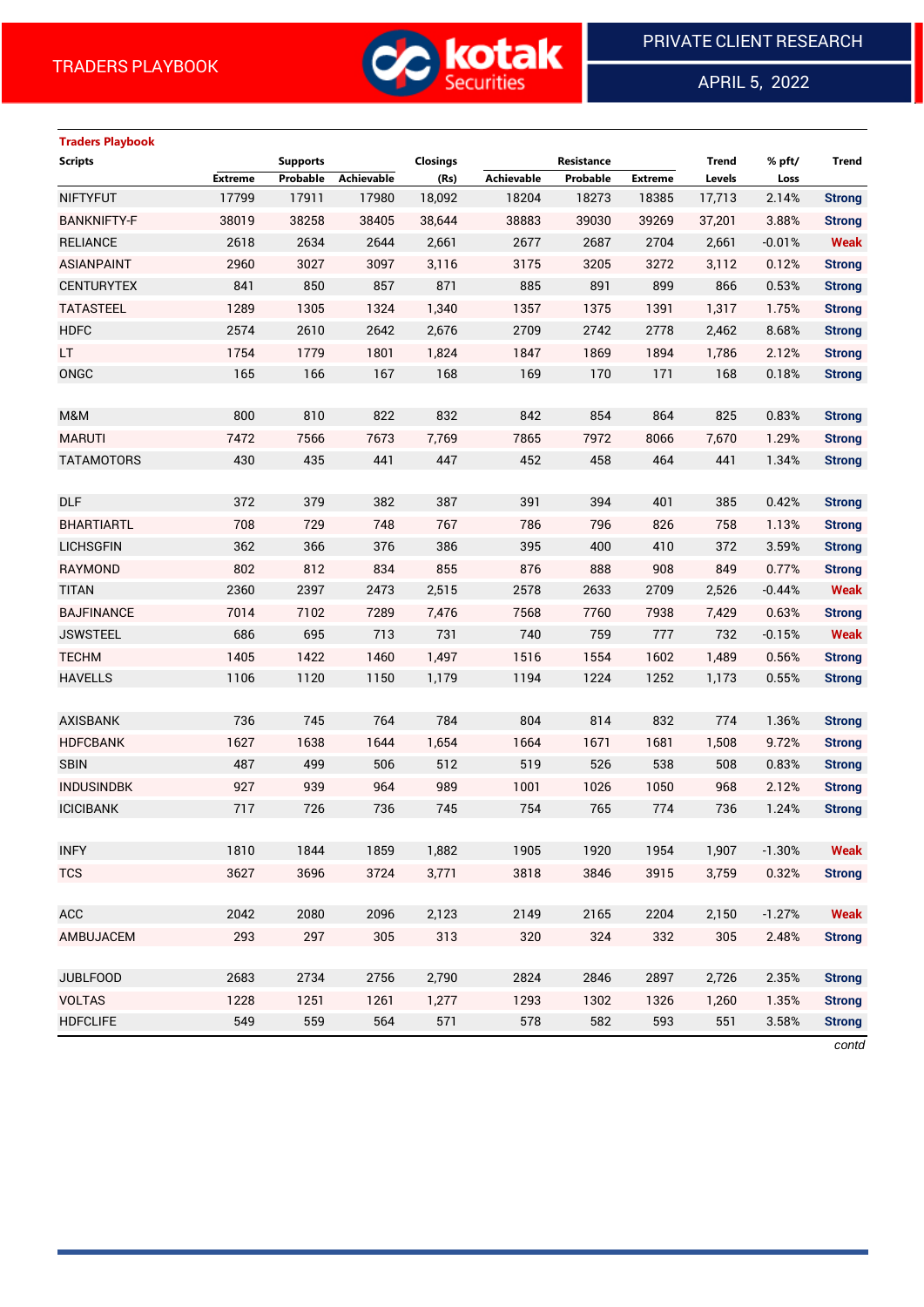### **Closing Pricess**

Closing price is that price at which a scrip closes on the previous day. Traders can start their intraday trade on this level. The stock or index should sustain above or below the closing price else you should exit the trade. Ideally, half a percent should be the stop loss above or below the closing price to enter the trade.

### **Trend**

Trend is the level at which the tendency of Indices and Stocks can be identified. For best results, you can use the 'Trend Remarks' to trade. A 'Weak' trend means that traders can trade with a negative bias. If the trend is 'Strong', you can trade long with a positive bias. Base price should be the closing price.

#### **Achievable (Supp/Resis)**

It is the price which can be achieved if the Index/Stock trades above or below the closing price. During normal course of trading, first levels are important as one can take profits around first resistance and supports levels.

### **Probable (Supp/Resis)**

It's a second resistance/support and can be achieved if stocks/indices are in trending mode. Events can lead stocks and indices to reach these levels.

### **Extreme levels**

Sometimes, the stocks fall or rise to their average lowest or highest levels FOR THE DAY and that may act as an excellent contra buying or selling opportunity with a stop loss given in the table. This means buying around extreme support and selling around extreme resistance strictly with a given stop loss. For e.g. If the extreme support for Nifty is given at 5605, and in case the market comes down to similar levels, then you can initiate long positions with the given 'stop loss for long' in the column, say at 5585. If it breaks 5585 then the trader must exit the position. This is valid on both the sides.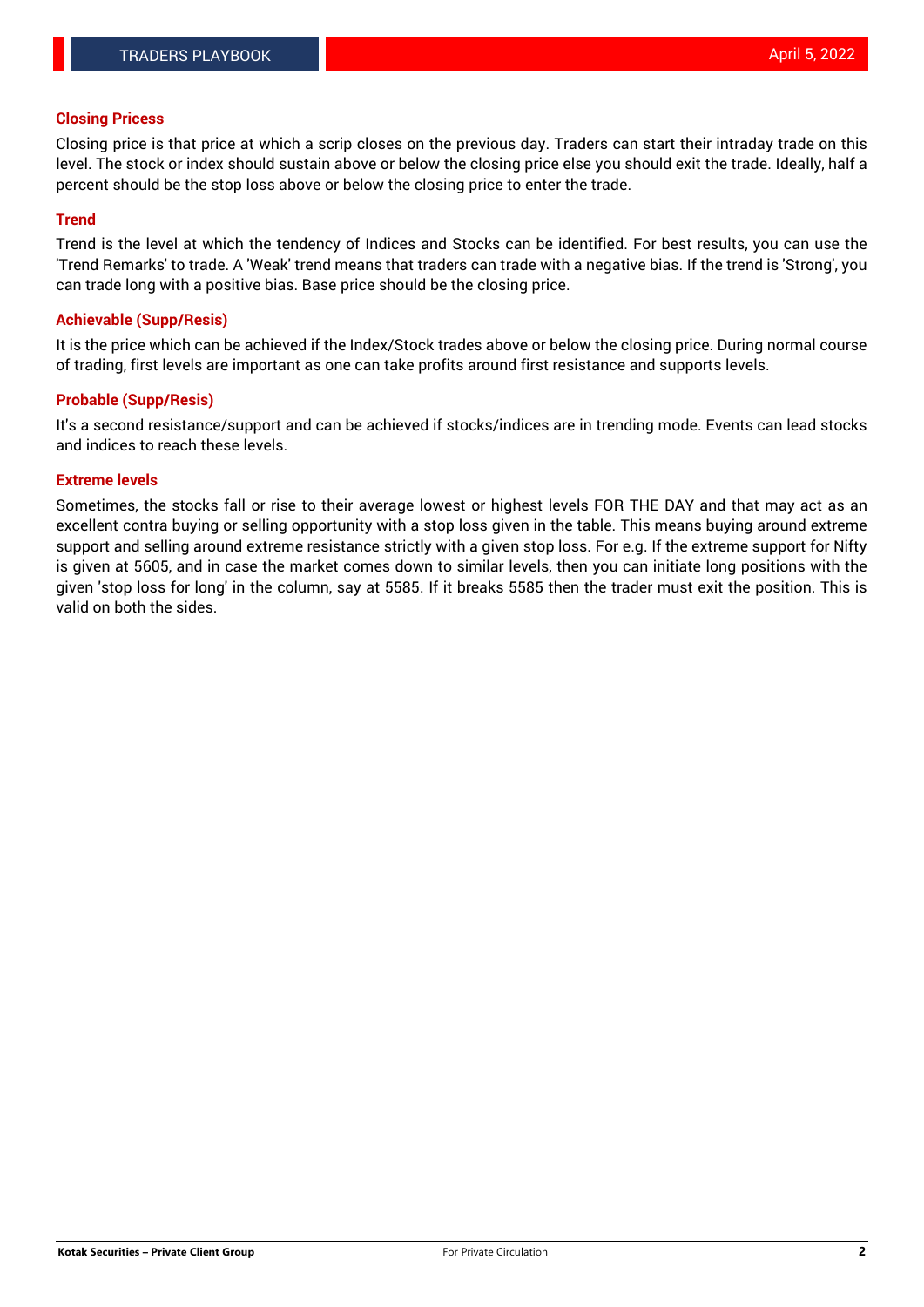### **RATING SCALE (PRIVATE CLIENT GROUP)**

| <b>BUY</b>             | -   | A condition that indicates a good time to buy a stock. The exact circumstances of the signal will be determined by the indicator that an<br>analyst is using.  |
|------------------------|-----|----------------------------------------------------------------------------------------------------------------------------------------------------------------|
| <b>SELL</b>            | -   | A condition that indicates a good time to sell a stock. The exact circumstances of the signal will be determined by the indicator that an<br>analyst is using. |
| <b>Stop Loss Order</b> | $-$ | An instruction to the broker to buy or sell stock when it trades beyond a specified price. They serve to either protect your profits or<br>limit your losses.  |

#### **FUNDAMENTAL RESEARCH TEAM (PRIVATE CLIENT GROUP)**

**Shrikant Chouhan Arun Agarwal Amit Agarwal, CFA Hemali Dhame** Head of Research Auto & Auto Ancillary Transportation, Paints, FMCG Banking & Finance shrikant.chouhan@kotak.com arun.agarwal@kotak.com agarwal.amit@kotak.com Hemali.Dhame@kotak.com

**Jatin Damania Purvi Shah Rini Mehta K. Kathirvelu** Metals & Mining, Midcap **Pharmaceuticals** Research Associate Support Executive jatin.damania@kotak.com [purvi.shah@kotak.com](mailto:purvi.shah@kotak.com) rini.mehta@kotak.com [k.kathirvelu@kotak.com](mailto:k.kathirvelu@kotak.com)  $+91$  22 6218 6440  $+91$  22 6218 6432

**Sumit Pokharna Pankaj Kumar** sumit.pokharna@kotak.com pankajr.kumar@kotak.com +91 22 6218 6438 +91 22 6218 6434

Oil and Gas, Information Tech Construction, Capital Goods & Midcaps

+91 22 6218 5408 +91 22 6218 6443 +91 22 6218 6439 +91 22 6218 6433

**TECHNICAL RESEARCH TEAM (PRIVATE CLIENT GROUP)**

[shrikant.chouhan@kotak.com](mailto:shrikant.chouhan@kotak.com) [amol.athawale@kotak.com](mailto:amol.athawale@kotak.com) Research Associate +91 22 6218 5408 +91 20 6620 3350 [sayed.haider@kotak.com](mailto:sayed.haider@kotak.com)

**Shrikant Chouhan Amol Athawale Sayed Haider**

+91 22 62185498

# **DERIVATIVES RESEARCH TEAM (PRIVATE CLIENT GROUP)**

 $+91$  22 6218 5497

**Sahaj Agrawal Prashanth Lalu Prasenjit Biswas, CMT, CFTe** [sahaj.agrawal@kotak.com](mailto:sahaj.agrawal@kotak.com) [prashanth.lalu@kotak.com](mailto:prashanth.lalu@kotak.com) [prasenjit.biswas@kotak.com](mailto:prasenjit.biswas@kotak.com)